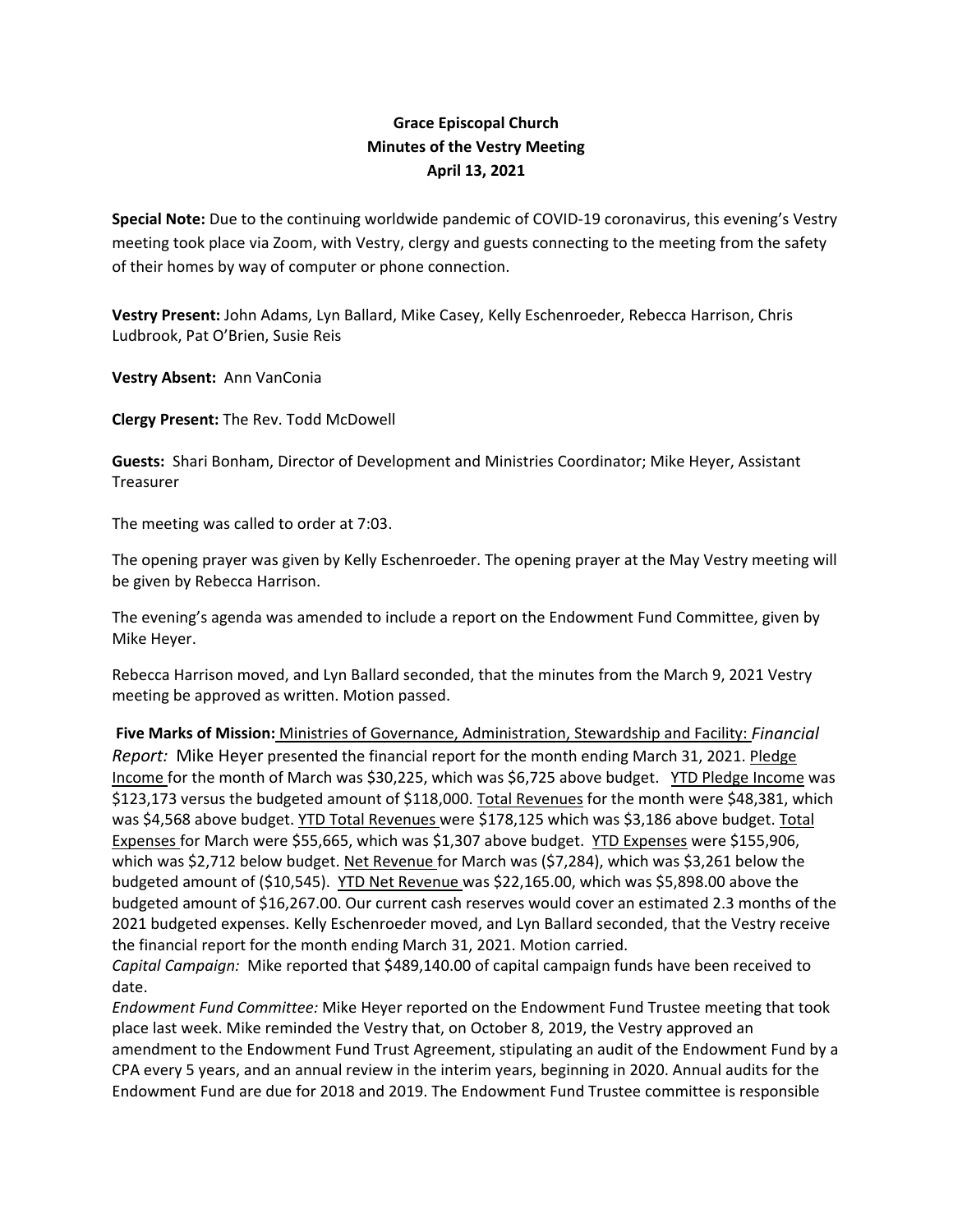for arranging the audits. The Vestry is charged with arranging audits of the Legacy Fund account, which is customarily done at the same time and place as the Endowment Fund audit. Endowment Fund Trustee Committee chair Mike Gibbons is willing to make arrangements with Busken and Associates for the Legacy Fund audit to take place at the same time as the Endowment Fund audit if the Vestry approves. Lyn Ballard moved, and Rebecca Harrison seconded, that the Vestry approve having Mike Gibbons engage Busken and Associates to audit the 2018 and 2019 Legacy Fund accounts. Motion passed.

Pat O'Brien moved, and Rebecca Harrison seconded, that the Legacy Fund be audited by a CPA every five years, at the same time and place as the Endowment Fund audit, with a financial review done in the interim years. Motion passed.

Lyn Ballard moved, and Rebecca Harrison seconded, that the Legacy Fund documents be amended to reflect the requirement of an audit by a CPA every five years, with a financial review in the interim years. Motion passed.

Proclaim the Good News: *Worship, Music:* Altar flowers are needed for April 18 and May 30. Father Todd reported that the Easter service and the Sunday, April 11 services went well. There were more families with children present, which was nice to see. The Church School Committee delivered Easter baskets to the church school children.

Respond to Human Need, Seek to Transform Unjust Structures: *Outreach Programs, Activities:* The Outreach Committee has spent most of their budget, with checks going out early in the year to the many organizations that Grace supports. There have been no volunteers to take over the Outreach Committee when the Nicosias step down as co-chairs at the end of the year.

**Junior Warden Report**: Rebecca Harrison reported that the interior of the building continues to be sanitized as necessary. Rebecca asked that parishioners not open locked doors without first checking with Father Todd or Shari to minimize the need for sanitizing areas that have been used. The font overflowed due to a clogged filter, which was easily rectified by cleaning the filter. Live flowers that were used inside the church are being planted outside. Sherwood's Forest has planted a new maple tree and several evergreens on the church grounds. The irrigation system is working. Mowing will begin on Friday, April 16. Rebecca extended thanks to parishioners who are maintaining the garden beds. We continue to wait for the Kirkwood building inspector to sign the final inspection for the spire.

**Senior Warden Report:** Chris Ludbrook asked Vestry members to make contact with the parishioners they have been assigned. Father Todd noted the importance of making contact, and letting parishioners know that they are not forgotten.

Plans are in place to hold in‐person church school in the fall.

**Report of the Rector:** Father Todd reported that the brochure for the upcoming Holy Land pilgrimage should be ready by the end of the week. Several Grace families have already expressed interest in participating.

The commissary kitchen is ready except for the installation of cameras in the kitchen and the downstairs commissary storage area. Ron Gaus will place ads on Craig's List as soon as the kitchen is ready. The Diocese has put out new guidelines allowing meetings to take place in church buildings provided all participants are vaccinated, masked, and are able to maintain proper social distancing. Kelly Eschenroeder moved, and Chris Ludbrook seconded, that Grace Episcopal Church open the building to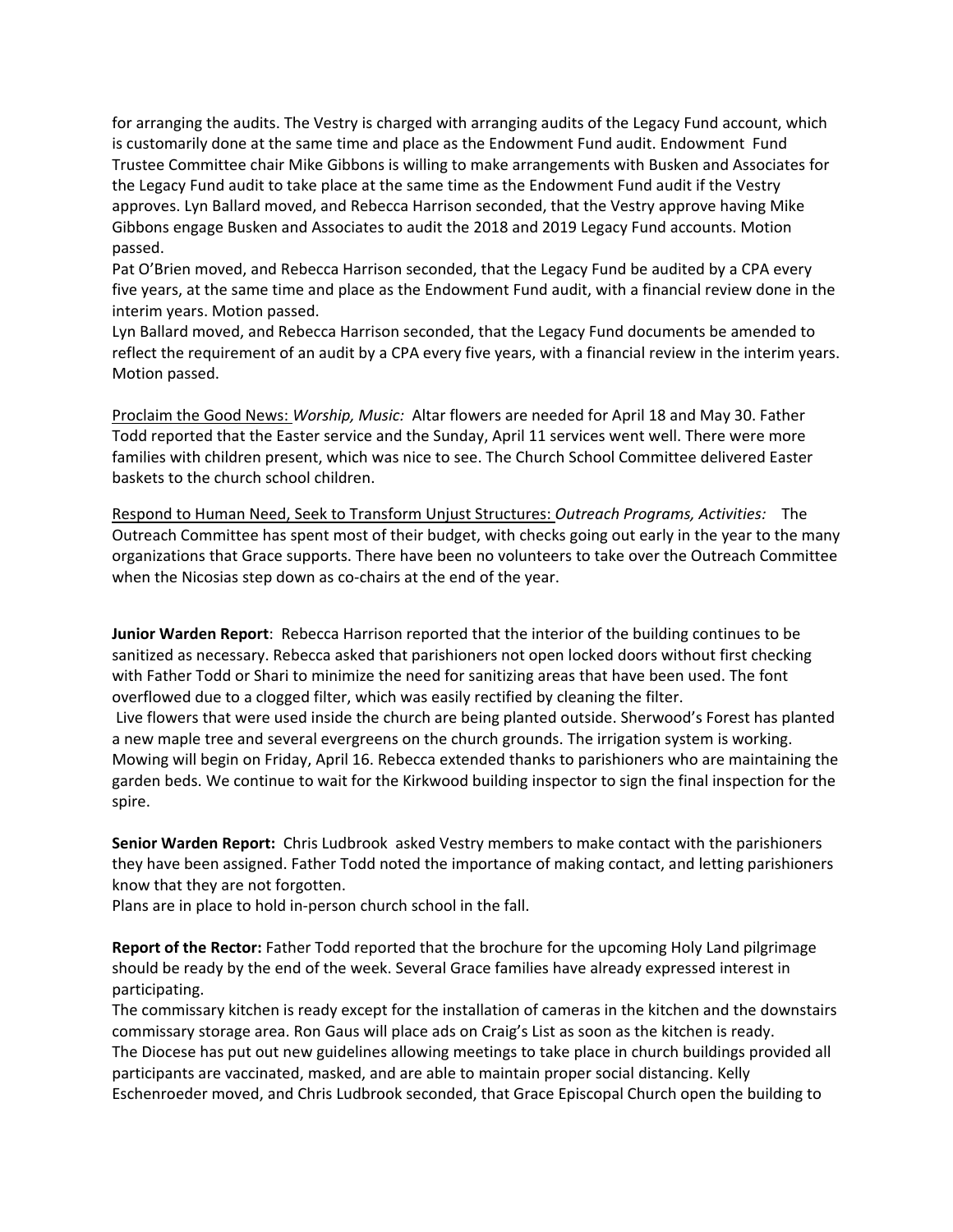parishioners who are fully vaccinated, masked and maintain proper social distancing. Motion passed. Parishioners who wish to meet in the building must contact Shari Bonham in writing so they can be assigned a meeting place that can safely accommodate the participants.

Bishop Deon Johnson will visit Grace on May 16.

Shari Bonham has received two bids for 4 security cameras and a new computer (with software and licenses) needed for the existing and proposed cameras. The computer currently used for the security system no longer works properly. A third bid could not be secured. Bids from Associated Engineering Services Inc. and Technique Services LLC each priced the security cameras at \$2,400.00 and the computer at just under \$2,000.00. The work of Technique Services is a known quantity, as they have serviced the phone system at Grace. Rebecca Harrison moved, and Pat O'Brien seconded, that the Vestry approve purchasing four new security cameras and a new computer, at a cost of approximately \$4,400.00, with the Finance Committee deciding which accounts the money will come from. Motion passed.

The evenings meeting concluded with a reading of Compline.

Rebecca Harrison moved and Susie Reis seconded that the meeting adjourn. Motion passed. The meeting adjourned at 8:38.

Respectfully submitted

Sue Nixon Secretary of the Vestry